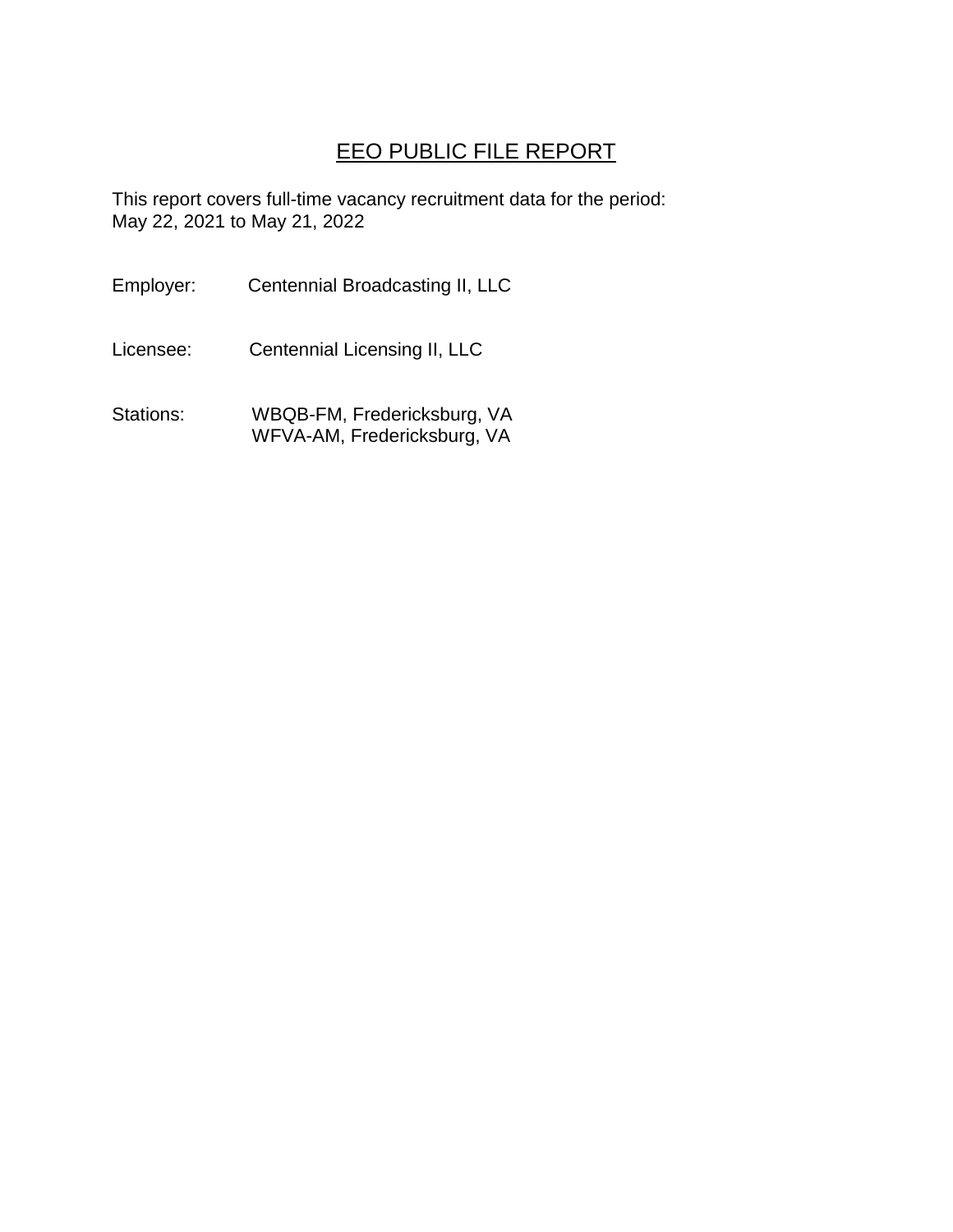### **WBQB-FM ● WFVA-AM**

#### EEO PUBLIC FILE REPORT **May 22, 2021 through May 21, 2022**

This EEO Public File Report is filed in the public inspection file of Stations(s) WBQB• WFVA PURSUANT TO Section 73,208(c)(6) of the Federal Communications (FCC) rules.

# **I. VACANCY LIST**

| <b>JOB TITLE</b> | <b>DATE</b>   | <b>RECRUITMENT SOURCES</b>         | <b>NUMBER OF</b>    | <b>RS REFERRING HIREE</b> |
|------------------|---------------|------------------------------------|---------------------|---------------------------|
|                  | <b>FILLED</b> | <b>USED TO FILL VACANCY</b>        | <b>INTERVIEWEES</b> |                           |
|                  |               |                                    |                     |                           |
| Marketing        | 8/24/2021     |                                    |                     | 17                        |
| Consultant       |               | 6, 9, 11, 12, 13, 15, 17, 18       |                     |                           |
| $On-$            | 9/20/2021     | 6, 9, 11, 12, 13, 15, 17, 18       |                     | 17                        |
| Air/Morning      |               |                                    |                     |                           |
| Host             |               |                                    |                     |                           |
| <b>Business</b>  | 5/16/2022     | 3, 4, 5, 6, 9, 11, 12, 13, 15, 17, |                     | 18                        |
| Assistant        |               | 18                                 |                     |                           |

EEO Contact Information for Employment units: WBQB & WFVA

| Centennial Broadcasting II, LLC                                                                                            |                                                                                                                                      |
|----------------------------------------------------------------------------------------------------------------------------|--------------------------------------------------------------------------------------------------------------------------------------|
| Corporate Address<br>6201 TownCenter Drive, Suite 210<br>Clemmons, NC 27012<br><b>Contact: Steve Watts</b><br>336.766.2828 | WBQB WFVA<br>1914 Mimosa Street<br>Fredericksburg VA 22405<br>Contact: Kristie Kestner<br>540.373.7721<br>General Manager: Mark Bass |
|                                                                                                                            |                                                                                                                                      |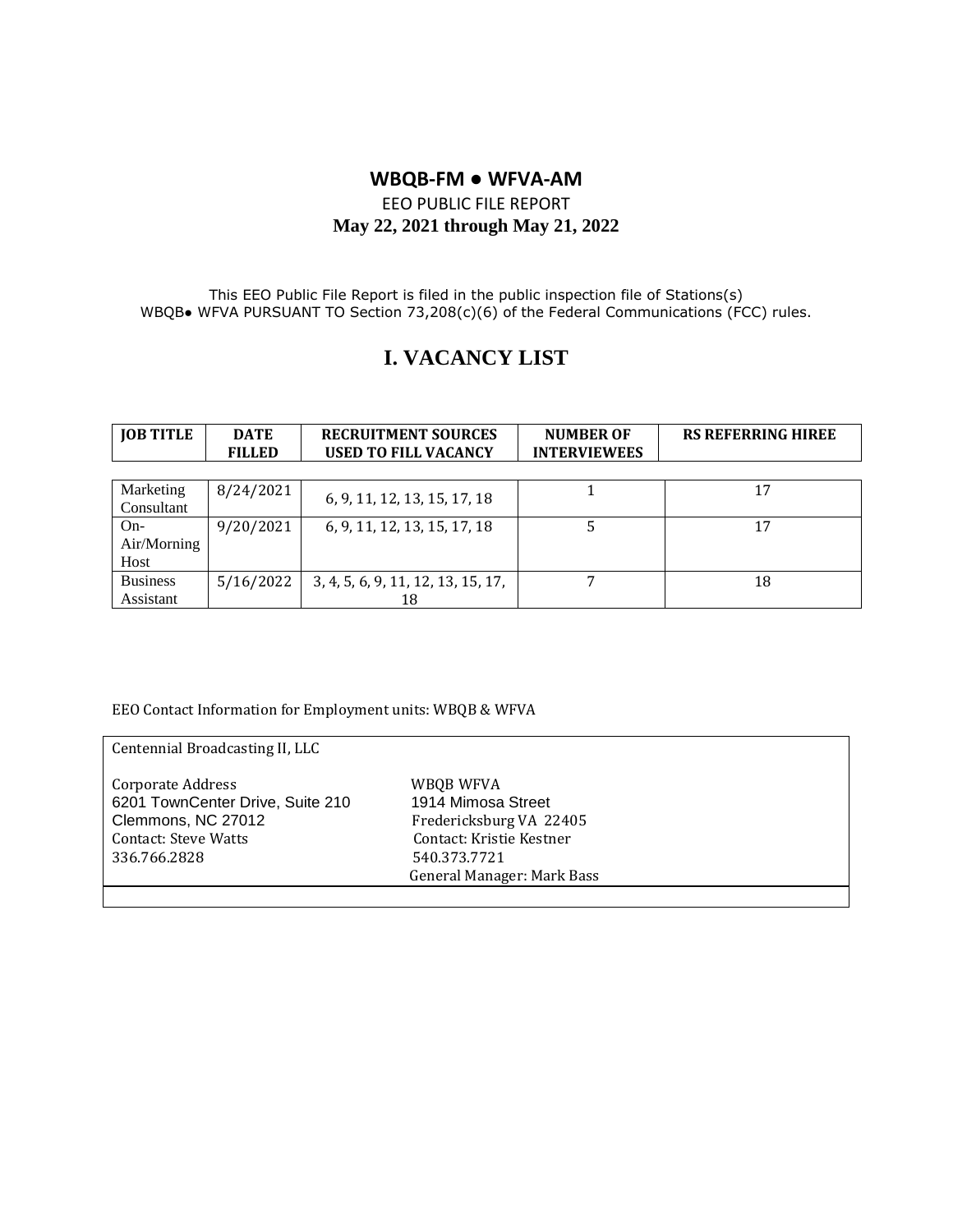#### **WBQB-FM ● WFVA-AM FULL TIME VACANCY EEO IMFORMATION FORM BP-05 May 22, 2020 through May 21, 2021**

#### **II. Master Recruitment Source List Used to Fill the Vacancy**

| <b>RS</b>     | <b>RS</b> Information                                                                                                                                                                         | Did the Source<br>request<br>notification? | No of interviewees<br><b>Referred by RS over</b><br>12 month period |
|---------------|-----------------------------------------------------------------------------------------------------------------------------------------------------------------------------------------------|--------------------------------------------|---------------------------------------------------------------------|
| <b>Number</b> |                                                                                                                                                                                               | (yes/No)                                   |                                                                     |
| $\mathbf{1}$  | <b>Hampton University</b><br>2 Frissell Street<br>Hampton, VA 23668<br>757 727 5331 Phone                                                                                                     | Yes                                        |                                                                     |
|               | 757-727-5969 Fax<br>Hampton-csm.symplicity.com                                                                                                                                                |                                            |                                                                     |
| $\mathbf{2}$  | <b>Norfolk State University</b><br><b>700 Park Avenue</b><br>Norfolk VA 23504<br><b>Benjamin Ellis</b><br>757 823 8462 Phone<br>757 823 2075 Fax<br>bfellis@nsu.edu                           | N <sub>0</sub>                             |                                                                     |
| 3             | Virginia State University<br><b>Petersburg VA</b><br><b>Darrell Griffin</b><br>804 524 5000 Phone<br>804 524 5212 Fax<br>vsu-csm.symplicity.com                                               | N <sub>0</sub>                             |                                                                     |
| 4             | <b>James Madison University</b><br><b>MSC2106</b><br>Harrisonburg VA 22807<br>540 568 6228 Phone<br>540 568 7133 Fax<br>App.joinhandshake.com                                                 | Yes                                        |                                                                     |
| 5             | <b>Howard University</b><br>525 Bryant Street NW<br><b>Washington DC 20059</b><br><b>Ioan Brown</b><br>202 806 7513 Phone<br>202 462 4267 fax<br>Howard-csm.symplicity.com                    | Yes                                        |                                                                     |
| 6             | <b>Virginia Employment Commission</b><br>3501 Lafayette Blvd<br>Fredericksburg VA 22408<br><b>Carlton Crump</b><br>540 898 3800 Phone<br>ccrump@vec.state or<br>Fredericksburg@vec.stte.va.us | Yes                                        |                                                                     |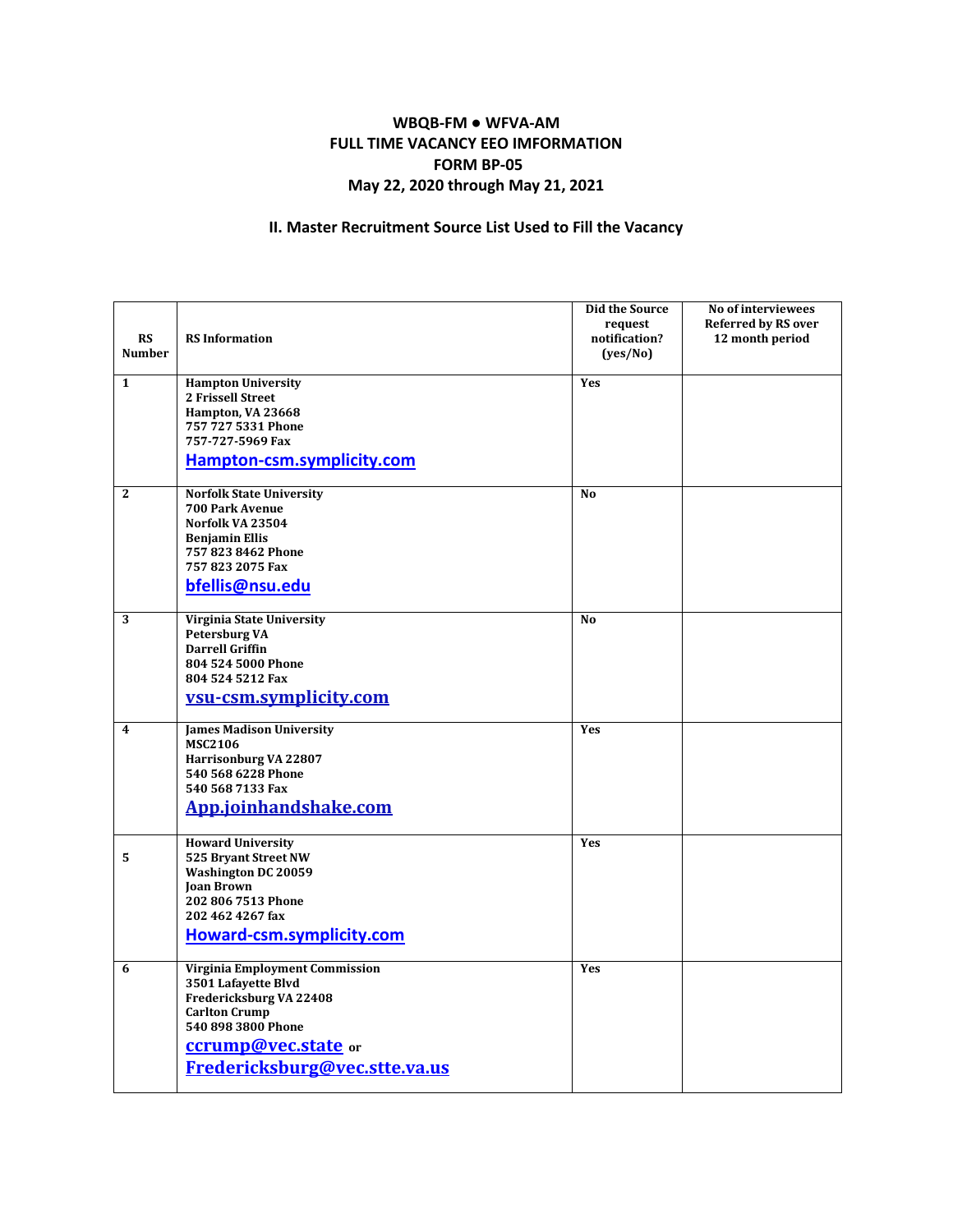| 7  | Virginia Association of Broadcasters (VAB)       | N <sub>0</sub> |  |
|----|--------------------------------------------------|----------------|--|
|    | <b>630 Country Green Lane</b>                    |                |  |
|    | <b>Charlottesville VA 22902</b>                  |                |  |
|    | 804 977 3716 Phone                               |                |  |
|    | www.vabonline.com                                |                |  |
|    |                                                  |                |  |
|    |                                                  |                |  |
| 8  | <b>Columbia School of Broadcasting</b>           | N <sub>0</sub> |  |
|    | 3947 University Drive 2nd Floor                  |                |  |
|    | Fairfax VA 22030                                 |                |  |
|    | <b>Bill Butler</b>                               |                |  |
|    | 703 591 6000 phone                               |                |  |
|    | 703 591 6147 fax                                 |                |  |
|    | ditrain@columbiaschoolbroadcas.com               |                |  |
|    |                                                  |                |  |
| 9  | Mary Washington College & James Monroe           | Yes            |  |
|    | 1301 College Avenue                              |                |  |
|    | Fredericksburg VA 22401                          |                |  |
|    | www.handshake.com                                |                |  |
|    |                                                  |                |  |
|    |                                                  |                |  |
| 10 | <b>Germanna Community College</b>                | N <sub>0</sub> |  |
|    | 10000 Germanna Point Dr                          |                |  |
|    | Fredericksburg VA 22408                          |                |  |
|    | <b>Marie Hawley</b>                              |                |  |
|    | 540 710 2025 Phone                               |                |  |
|    | mhawley@germanna.edu                             |                |  |
|    |                                                  |                |  |
| 11 | <b>All Access Music Group</b>                    | N <sub>0</sub> |  |
|    | 28955 Pacific Coast Hwy                          |                |  |
|    | Malibu CA 90265                                  |                |  |
|    | <b>Joel Denver</b>                               |                |  |
|    | 310 457 6616 Phone                               |                |  |
|    | www.allaccess.com                                |                |  |
|    |                                                  |                |  |
|    | Radio-Online.com                                 | N <sub>0</sub> |  |
| 12 | www.Radio-online.com                             |                |  |
|    |                                                  |                |  |
|    |                                                  |                |  |
|    | <b>WBQB/WFVA Web Posting</b>                     |                |  |
|    | 1914 Mimosa Street                               | Yes            |  |
| 13 | Fredericksburg VA 22401                          |                |  |
|    | <b>Kristie Kestner</b>                           |                |  |
|    | 540-373-7721 Phone                               |                |  |
|    | www.wbqb.com                                     |                |  |
|    | www.newstalk1230.net                             |                |  |
|    |                                                  |                |  |
| 15 |                                                  | <b>Yes</b>     |  |
|    | <b>Internal Posting/Employee Bulletin Boards</b> |                |  |
|    |                                                  |                |  |
|    |                                                  |                |  |
|    |                                                  |                |  |
|    |                                                  |                |  |
|    |                                                  | Yes            |  |
| 16 | <b>Trinity University</b>                        |                |  |
|    | 125 Michigan Avenue NE                           |                |  |
|    | Washington, D.C. 20017                           |                |  |
|    | 202-884-9000                                     |                |  |
|    | trinitydc-csm.symplicity.com                     |                |  |
|    |                                                  |                |  |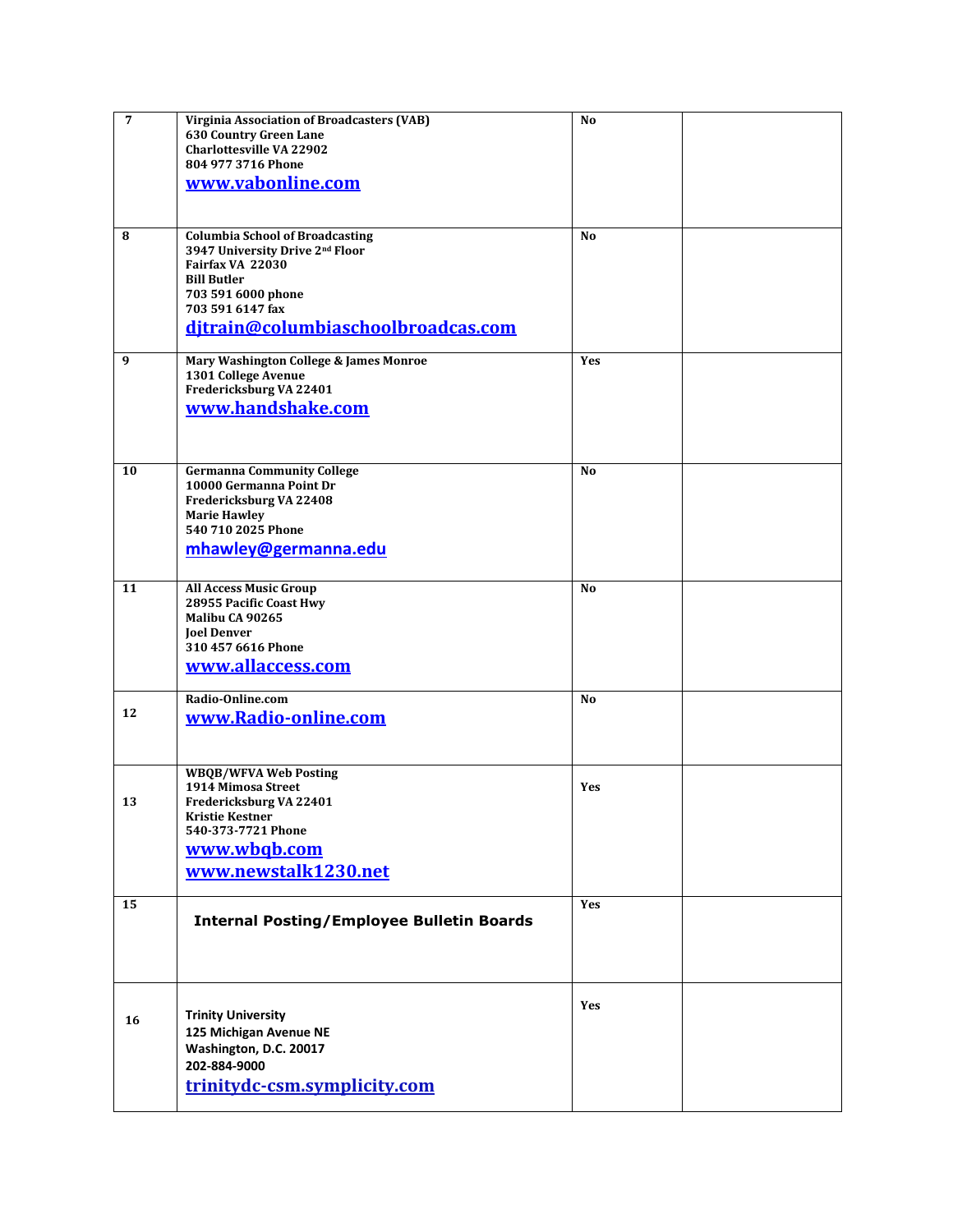| 17              | <b>Employee Referrals</b>                           | Yes            | $\mathbf{2}$            |
|-----------------|-----------------------------------------------------|----------------|-------------------------|
| $\overline{18}$ | Radio Ads: Kristie Kestner                          | <b>No</b>      |                         |
|                 | jobs@wbqb.com                                       |                |                         |
|                 | 1914 Mimosa Street                                  |                | 8                       |
|                 | Fredericksburg, VA 22405                            |                |                         |
|                 | 540 373-7721                                        |                |                         |
| 19              | <b>VARTV.com</b>                                    | <b>No</b>      |                         |
|                 | <b>Robert Corbin</b>                                |                |                         |
|                 | editor@vartv.com                                    |                |                         |
| 20              | <b>DCRTV.com</b>                                    | N <sub>o</sub> |                         |
|                 | <b>Dave Hughes</b>                                  |                |                         |
|                 | dcrtv@hotmail.com                                   |                |                         |
| 21              | Miscellaneous (i.e. unknown source of interviewees) | <b>No</b>      |                         |
|                 |                                                     |                | $\overline{\mathbf{3}}$ |
|                 |                                                     |                |                         |
|                 |                                                     |                |                         |
|                 |                                                     |                |                         |
|                 |                                                     |                |                         |
|                 |                                                     |                |                         |
|                 |                                                     |                |                         |
|                 |                                                     |                |                         |
|                 |                                                     |                |                         |
|                 |                                                     |                |                         |
|                 |                                                     |                |                         |